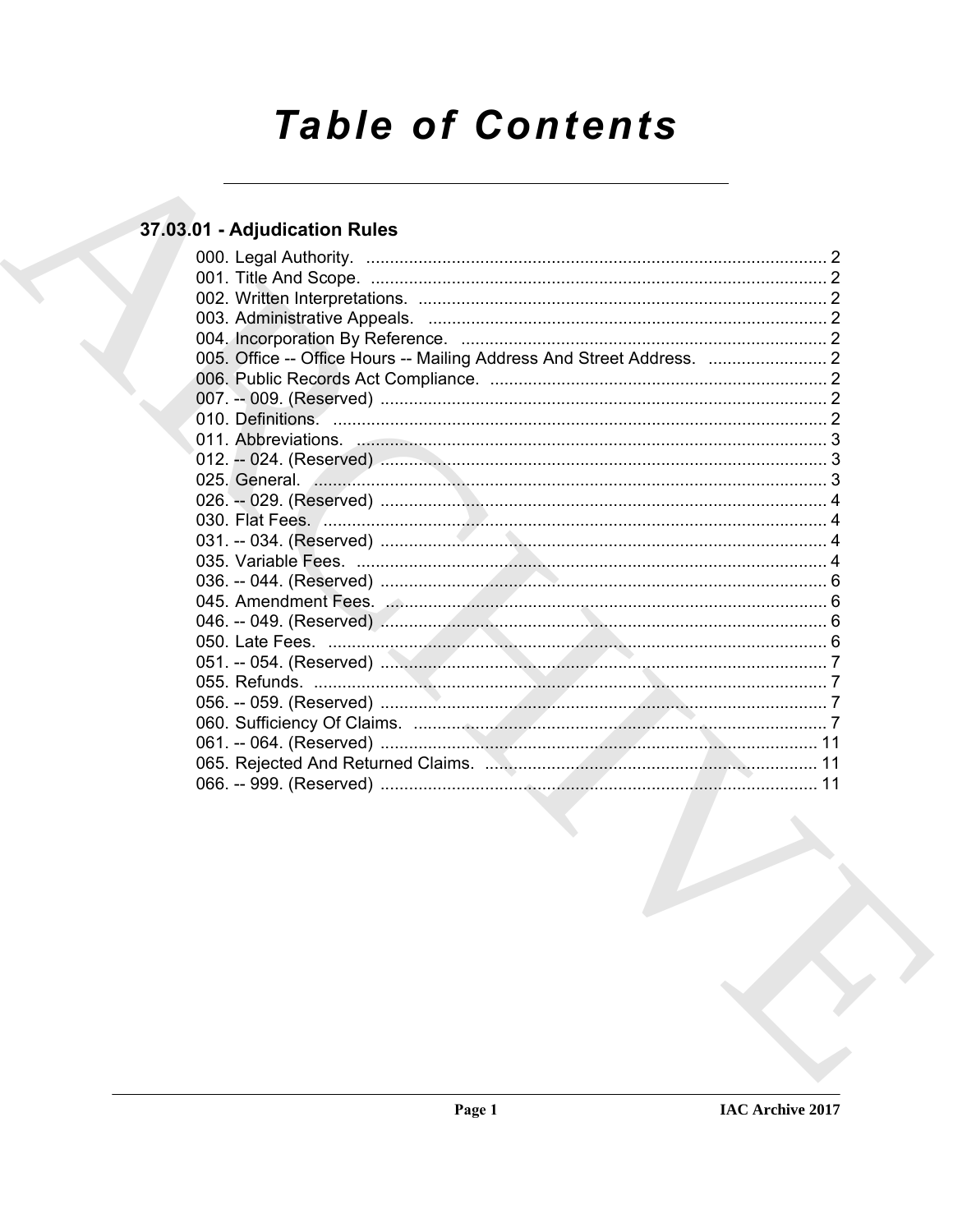#### **IDAPA 37 TITLE 03 CHAPTER 01**

#### **37.03.01 - ADJUDICATION RULES**

#### <span id="page-1-1"></span><span id="page-1-0"></span>**000. LEGAL AUTHORITY.**

This Chapter is adopted under the legal authorities of Section 42-1414, and 42-1805(8), Idaho Code. (5-8-09)

#### <span id="page-1-2"></span>**001. TITLE AND SCOPE.**

**01. Title**. These rules shall be cited as IDAPA 37.03.01, "Adjudication Rules." (5-8-09)

**02. Scope**. These rules implement statutes governing the filing of notices of claims to water rights acquired under state law and the collection of fees for filing notices of claims to water rights acquired under state law<br>in general adjudications, as provided in Sections 41-1409, 42-1414 and 42-1415. Idaho Code. (5-8-09) in general adjudications, as provided in Sections  $41-1409$ ,  $42-1414$  and  $42-1415$ , Idaho Code.

#### <span id="page-1-3"></span>**002. WRITTEN INTERPRETATIONS.**

**CHAPTER 01**<br> **STAGISTIONERY:**<br> **CHAPTER ON ACCORD CONTINUES**<br> **CHAPTER ON ACCORD CONTINUES**<br> **CHAPTER TRANSISTS INDICATION RULES**<br> **CHAPTER TRANSISTS**<br> **CHAPTER TRANSISTS**<br> **CHAPTER TRANSISTS**<br> **CHAPTER TRANSISTS**<br> **CHAP** The Idaho Department of Water Resources maintains written interpretations of its rules which may include, but may not be limited to, written procedures manuals and operations manuals, Attorney General formal and informal opinions, and other written guidance, which pertain to the interpretation of the rules of this chapter. Copies of the procedures manuals and operations manuals, Attorney General opinions, and other written interpretations, if applicable, are available for public inspection and copying at the director's office of the Idaho Department of Water<br>Resources, Boise, Idaho. (5-8-09) Resources, Boise, Idaho.

#### <span id="page-1-4"></span>**003. ADMINISTRATIVE APPEALS.**

Any person aggrieved by any final decision or order of the department shall be entitled to judicial review pursuant to the provisions of Title 67, Chapter 52, Idaho Code. (5-8-09) the provisions of Title  $67$ , Chapter 52, Idaho Code.

#### <span id="page-1-5"></span>**004. INCORPORATION BY REFERENCE.**

There are no documents incorporated herein by reference. (5-8-09)

#### <span id="page-1-6"></span>005. OFFICE -- OFFICE HOURS -- MAILING ADDRESS AND STREET ADDRESS.

The principal place of business of the Department of Water Resources is located at 322 East Front Street in Boise, Idaho and it is open from 8 a.m. to 5 p.m. except Saturday, Sunday and legal holidays. The mailing address is: Idaho Department of Water Resources, P.O. Box 83720, Boise, Idaho 83720-0098. The telephone number of the office is (208) 287-4800. (5-8-09)

#### <span id="page-1-7"></span>**006. PUBLIC RECORDS ACT COMPLIANCE.**

This rule is subject to and in compliance with the provisions of Title 74, Chapter 1, Idaho Code. (5-8-09)

#### <span id="page-1-8"></span>**007. -- 009. (RESERVED)**

#### <span id="page-1-10"></span><span id="page-1-9"></span>**010. DEFINITIONS.**

<span id="page-1-11"></span>**01.** Amendment Fee. The additional fee payable at the time of filing an amendment to a claim, as in Section 42-1414(2). Idaho Code. (5-8-09) provided in Section  $42-1414(2)$ , Idaho Code.

<span id="page-1-12"></span>**02.** Aquaculture. The use of water for propagation of fish, shell fish, and any other animal or plant naturally occurring in an underwater environment. (7-1-93) product naturally occurring in an underwater environment.

<span id="page-1-13"></span>**03. Aquaculture Fee**. The variable fee payable for aquaculture use, as provided in Section 42- 1414(1)(b)(iii), Idaho Code, which shall be calculated for each cfs and fraction thereof to the nearest dollar.

(5-8-09)

<span id="page-1-14"></span>**04.** Claim. A notice of claim to a water right acquired under state law, as provided in Section 42-<br>Idaho Code. (5-8-09) 1409(4), Idaho Code.

**Section 000 Page 2**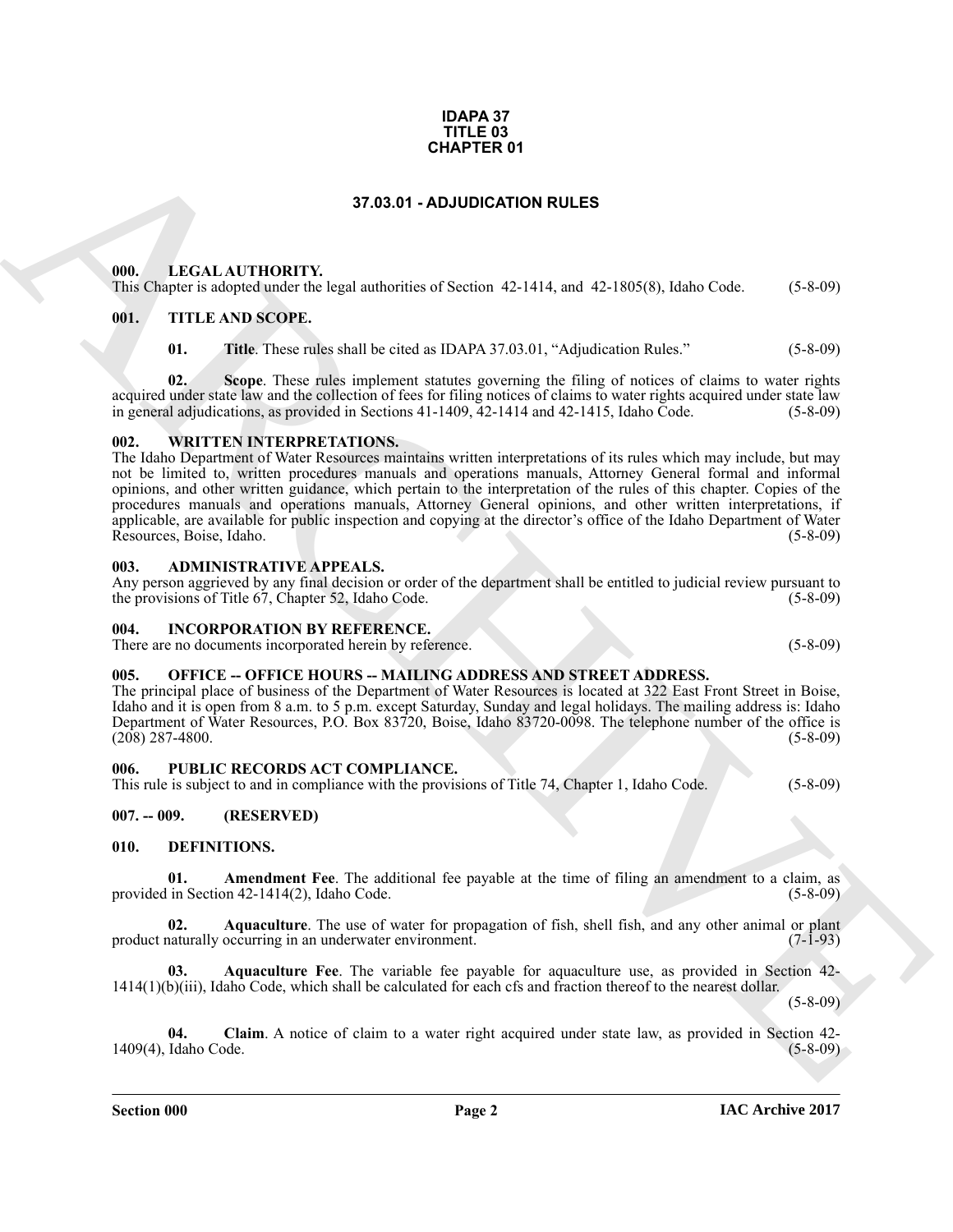#### *IDAHO ADMINISTRATIVE CODE IDAPA 37.03.01 Department of Water Resources*

<span id="page-2-11"></span><span id="page-2-10"></span><span id="page-2-9"></span><span id="page-2-8"></span><span id="page-2-7"></span><span id="page-2-6"></span><span id="page-2-5"></span><span id="page-2-4"></span><span id="page-2-3"></span>

| 05. | <b>Department.</b> The Idaho Department of Water Resources. | $(7-1-93)$ |
|-----|-------------------------------------------------------------|------------|
|     |                                                             |            |

#### <span id="page-2-16"></span><span id="page-2-15"></span><span id="page-2-14"></span><span id="page-2-13"></span><span id="page-2-12"></span><span id="page-2-0"></span>**011. ABBREVIATIONS.**

|                                         | <b>Department of Water Resources</b>                                                                                                                                                                                                                                                                                                                | <b>Adjudication Rules</b> |
|-----------------------------------------|-----------------------------------------------------------------------------------------------------------------------------------------------------------------------------------------------------------------------------------------------------------------------------------------------------------------------------------------------------|---------------------------|
| 05.                                     | <b>Department</b> . The Idaho Department of Water Resources.                                                                                                                                                                                                                                                                                        | $(7-1-93)$                |
| 06.                                     | <b>Director.</b> The Director of the Idaho Department of Water Resources.                                                                                                                                                                                                                                                                           | $(7-1-93)$                |
| 07.                                     | <b>Domestic Use</b> . Domestic use as defined in Section 42-1401A(4), Idaho Code.                                                                                                                                                                                                                                                                   | $(5-8-09)$                |
| 08.                                     | <b>Flat Fee.</b> The per claim fee for filing claims, as provided in Section $42-1414(1)(a)$ , Idaho Code.                                                                                                                                                                                                                                          | $(5-8-09)$                |
| 09.<br>1414(3), Idaho Code.             | Late Fee. The additional fee payable for the filing of late claims, as provided in Section 42-                                                                                                                                                                                                                                                      | $(5-8-09)$                |
| 10.                                     | <b>Per Acre Fee</b> . The variable fee for irrigation use, as provided in Section $42-1414(1)(b)(i)$ , Idaho<br>Code, which shall be calculated for each acre and fraction thereof rounded to the next whole acre.                                                                                                                                  | $(5-8-09)$                |
| 11.                                     | Per Cfs Fee. The variable fee payable for other uses, as provided in Section $42-1414(1)(b)(iii)$ , (iv)<br>and (v), Idaho Code, which shall be calculated for each cfs and fraction thereof to the nearest dollar.                                                                                                                                 | $(5-8-09)$                |
| 12.                                     | <b>Per Kilowatt Fee</b> . The variable fee payable for power generation use, as provided in Section 42-<br>$1414(1)(b)(ii)$ , Idaho Code, which shall be calculated for each kilowatt and fraction thereof.                                                                                                                                         | $(5-8-09)$                |
| 13.                                     | State Law Claim Form. The department's form entitled "Notice of Claim to a Water Right"<br>Acquired Under State Law as provided in Section 42-1409(4), Idaho Code.                                                                                                                                                                                  | $(5-8-09)$                |
| 14.                                     | Stock Watering Use. Stock watering use as defined in Section 42-1401A(11), Idaho Code.                                                                                                                                                                                                                                                              | $(5-8-09)$                |
| 15.<br>variable fee and late fee.       | Total Fee. The fee payable for filing a claim, which consists of the flat fee plus any applicable                                                                                                                                                                                                                                                   | $(5-8-09)$                |
| 16.<br>$1414(1)(b)$ , Idaho Code.       | <b>Variable Fee</b> . The fee payable for filing claims in addition to the flat fee, as provided in Section 42-                                                                                                                                                                                                                                     | $(5-8-09)$                |
| 17.                                     | Water Delivery System. All structures and equipment used for diversion, storage, transportation,<br>and use of water from the water source to and including each place of use.                                                                                                                                                                      | $(7-1-93)$                |
| 18.<br>the water delivery organization. | Water Delivery Organization. An irrigation district, a water utility, a municipality, or any similar<br>claimant of a water right who diverts water pursuant to the water right claimed and delivers the water to others who<br>make beneficial use of the water diverted by the water delivery organization pursuant to the water right claimed by | $(7-1-93)$                |
| 011.                                    | <b>ABBREVIATIONS.</b>                                                                                                                                                                                                                                                                                                                               |                           |
| 01.                                     | AF. An acre foot (feet).                                                                                                                                                                                                                                                                                                                            | $(5 - 8 - 09)$            |
| 02.                                     | CFS. Cubic foot (feet) per second.                                                                                                                                                                                                                                                                                                                  | $(5 - 8 - 09)$            |
| 03.                                     | NA. Not applicable.                                                                                                                                                                                                                                                                                                                                 | $(5 - 8 - 09)$            |
| 04.                                     | PIN. Parcel identification number.                                                                                                                                                                                                                                                                                                                  | $(5 - 8 - 09)$            |
| $012. - 024.$                           | (RESERVED)                                                                                                                                                                                                                                                                                                                                          |                           |
| <b>GENERAL.</b><br>025.                 |                                                                                                                                                                                                                                                                                                                                                     |                           |
| 01.                                     | Requirement to Pay. All persons filing claims to water rights acquired under state law or<br>amendments to claims to water rights acquired under state law shall be required to pay filing fees as set forth by                                                                                                                                     |                           |

#### <span id="page-2-1"></span>**012. -- 024. (RESERVED)**

#### <span id="page-2-18"></span><span id="page-2-17"></span><span id="page-2-2"></span>**025. GENERAL.**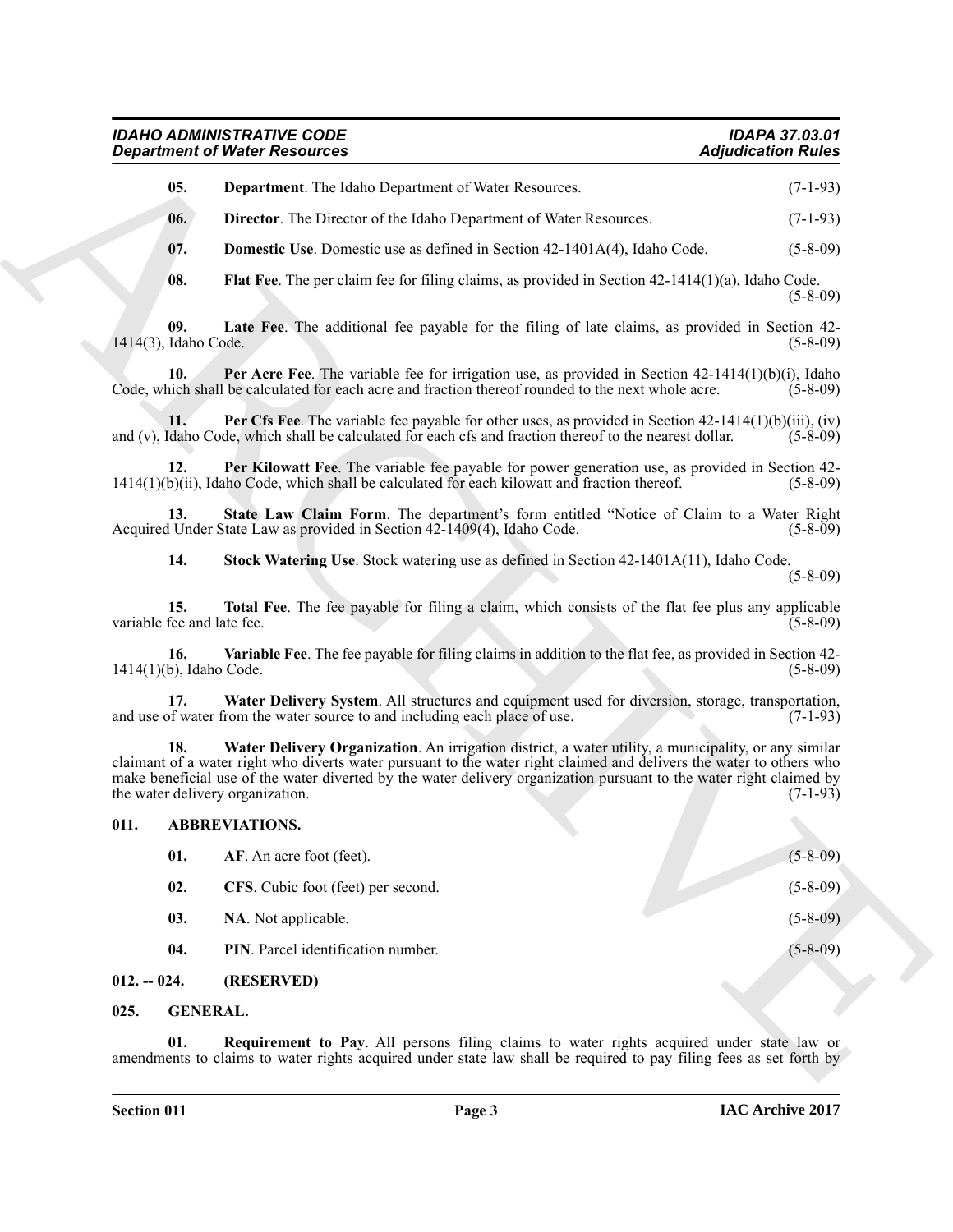| IDAHO ADMINISTRATIVE CODE            |  |
|--------------------------------------|--|
| <b>Department of Water Resources</b> |  |

<span id="page-3-10"></span>statute and these rules. (7-1-93)

<span id="page-3-11"></span>**02. Method of Payment**. Fees shall be paid in legal tender of the United States; or by money order, certified check, cashier's check, personal check, or by electronic payment on-line payable to the department in legal tender of the United States. Two-party checks will not be accepted. (5-8-09)

**Equivariant of Ninter Resources Adjusted for the system of the control of the system of the system of the system of the system of the system of the system of the system of the system of the system of the system of the 03. Personal Check**. If a personal check in payment of a flat fee, a variable fee, or a late fee, is returned unpaid to the department or the debit or credit card payment is rejected by the financial institution, the claims covered by the returned check or the rejected debit or credit card will be rejected and returned to the claimant. If a personal check in payment of an amendment fee is returned unpaid to the department or the debit or credit card payment is rejected by the financial institution, the amended claim will be rejected and returned to the claimant, but the original claim will still be in effect. the original claim will still be in effect.

<span id="page-3-13"></span>**04. Time of Payment**. Flat fees and variable fees shall be payable to the department at the time of filing a claim. Amendment fees shall be payable to the department at the time of filing the amended claim. Late fees shall be payable at the time of filing the late claim. (5-8-09)

<span id="page-3-9"></span>**05.** Government Voucher. Fees payable by government agencies (other than agencies of foreign governments) may be paid when due by government voucher. If full payment of the voucher is not received within forty-five (45) days of the date the voucher is received, the unpaid voucher will be treated as a returned check as provided in Subsection 025.03. (5-8-09)

<span id="page-3-12"></span>**06. Rejection of Claim**. Claims submitted without the correct filing fee shall be rejected and returned to the claimant. (5-8-09)

<span id="page-3-8"></span>**07. Fire-Fighting**. A claim is not required to be filed for water used solely to extinguish an existing fire on private or public lands, structures, or equipment, or to prevent an existing fire from spreading to private or public lands, structures, or equipment endangered by an existing fire pursuant to Section 42-201(3), Idaho Code. A claim is required for the use of water for domestic purposes in regularly maintained firefighting stations and for the storage of water for fighting future fires. (5-8-09) water for fighting future fires.

<span id="page-3-7"></span>**08. Examples**. Examples set forth in these rules are solely for purposes of illustration and do not have to f rules. (7-1-93) the effect of rules.

#### <span id="page-3-0"></span>**026. -- 029. (RESERVED)**

#### <span id="page-3-4"></span><span id="page-3-1"></span>**030. FLAT FEES.**

<span id="page-3-6"></span>**01. Small Domestic and Stock Water**. A flat fee of twenty-five dollars (\$25) shall be payable for each claim for domestic use and/or stock watering use meeting the definition of domestic use and/or stock watering use in  $Rule 010.$  (5-8-09)

<span id="page-3-5"></span>**02. Other Claims**. A flat fee of fifty dollars (\$50) shall be payable for each claim that does not meet ia of Subsection 030.01. (5-8-09) the criteria of Subsection 030.01.

<span id="page-3-2"></span>**031. -- 034. (RESERVED)**

#### <span id="page-3-14"></span><span id="page-3-3"></span>**035. VARIABLE FEES.**

**01.** General. For each claim not meeting the criteria of Subsection 030.01, there may be a variable fee on to the flat fee. (5-8-09) in addition to the flat fee.

<span id="page-3-16"></span><span id="page-3-15"></span>

| 02. | Per Acre Fee.                                                                            | $(7-1-93)$     |
|-----|------------------------------------------------------------------------------------------|----------------|
|     | A fee of one dollar $(\$1.00)$ per acre shall be required for claims for irrigation use. | $(5 - 8 - 09)$ |

**b.** The per acre fee shall only be charged once against a particular acre, regardless of the number of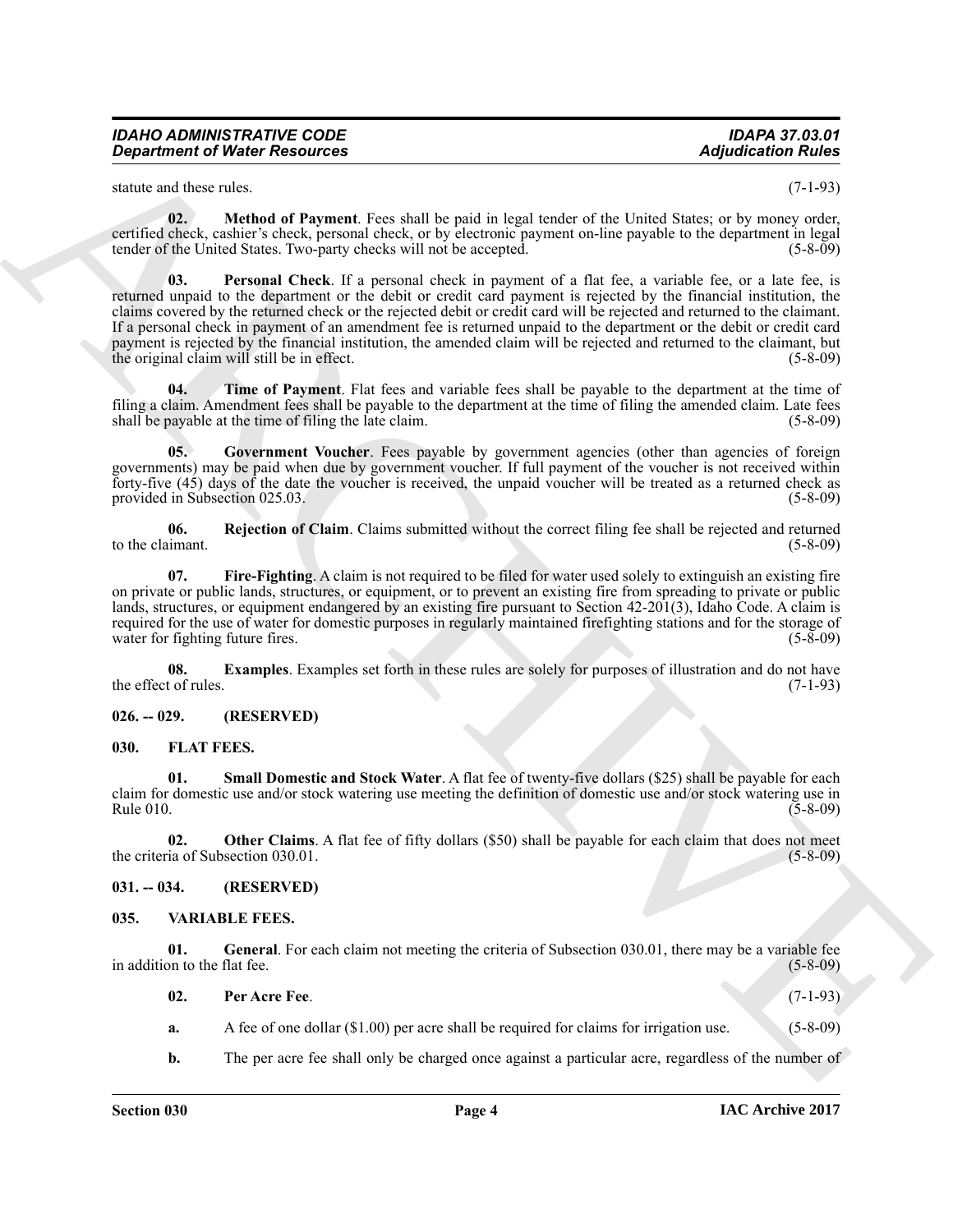| <b>IDAHO ADMINISTRATIVE CODE</b>     | <b>IDAPA 37.03.01</b>     |
|--------------------------------------|---------------------------|
| <b>Department of Water Resources</b> | <b>Adjudication Rules</b> |

claims filed for the irrigation of that acre or the number of claimants filing claims for the irrigation of that acre. (7-1-93)

i. Example 1: A claimant submits two (2) claims, one (1) for irrigation of sixty (60) acres, and one (1) for a supplemental water right to irrigate the same sixty (60) acres with a later priority. The total fee for both claims consists of two (2) flat fees of fifty dollars (\$50) each, plus one (1) sixty dollar (\$60) variable fee based upon sixty (60) acres, for a total of one hundred sixty dollars (\$160).  $(60)$  acres, for a total of one hundred sixty dollars  $(\$160)$ .

**c.** The per acre fee shall be payable by the first person to file a claim for the irrigation of a particular  $\alpha$  acre. (7-1-93)

**Department of Nicity Resources**<br>
Some their density and sevent to a matter of themsels, him, case to be an additional of the system of the system of the system of the system of the system of the system of the system of t i. Example 2: A water delivery organization files a claim for irrigation of lands within the service area of the water delivery organization, and pays the filing fee. An individual files a claim for a supplemental water right for sixty (60) acres of land that is claimed as irrigated acreage by the water delivery organization. The total fee paid directly by the individual is the fifty dollar (\$50) flat fee, the variable per acre fee has already been paid by the water delivery organization. (7-1-93) water delivery organization.

**d.** The per acre fee for an irrigation project where the canals constructed cover an area of twenty-five thousand (25,000) acres or more, or irrigation districts organized and existing as such under the laws of the state of Idaho, or for beneficial use by more than five (5) water users in an area of less than twenty-five thousand (25,000) acres shall be determined based upon the acreage claimed to be irrigated by the project or irrigation district within the boundaries of the project or irrigation district. (5-8-09)

#### <span id="page-4-1"></span>**03. Per Kilowatt Fee**. (7-1-93)

**a.** A per kilowatt of capacity (manufacturer's nameplate rating) fee of three dollars and fifty cents  $($ \$3.50) per kilowatt, or two hundred fifty thousand dollars  $($ \$250,000.00), which ever is less, shall be required for claims for power use. claims for power use.

**b.** The per kilowatt fee shall be determined based upon the total generating capacity of all generators the water right claimed is used. (7-1-93) in which the water right claimed is used.

The total per kilowatt fee for all claims filed for a single hydropower facility shall not exceed the per kilowatt fee for the total generating capacity of all generators in the hydropower facility. (7-1-93)

i. Example 3: A claimant submits three (3) claims for water used in one (1) power plant. The power plant has four (4) generators, each with a manufacturer's nameplate rating of ninety (90) kilowatt capacity. The total fee for all three (3) claims consists of three (3) flat fees of fifty dollars (\$50) each, plus a variable fee of one thousand two hundred sixty dollars (\$1,260) (4 x 90 x 3.50), for a total of one thousand four hundred ten dollars (\$1,410).

 $(7-1-93)$ 

#### <span id="page-4-0"></span>**04. Per CFS Fee**. (7-1-93)

**a.** A fee of ten dollars (\$10) per cfs for aquaculture shall be required. A fee of one hundred dollars  $(100)$  per cfs for all other uses shall be required except for irrigation, power, and domestic and stock watering uses meeting the definition of domestic and stock watering use in Section 010.  $(5-8-09)$ meeting the definition of domestic and stock watering use in Section 010.

For a claim to water for more than one (1) public purpose, the per cfs fee shall only be charged once per cfs claimed. Public purposes shall include public in-stream flows, lake level maintenance, wildlife, aesthetic beauty, and recreation. (5-8-09) beauty, and recreation.

Example 4: A claimant files a claim to ten (10) cfs for a public in-stream flow for wildlife, recreation, and aesthetic purposes. The variable fee is one thousand dollars (\$1,000) and the flat fee is fifty dollars  $(550)$ , for a total fee of one thousand fifty dollars  $(51,050)$ .  $(7-1-93)$ 

**c.** If there is a seasonal variation in the number of cfs claimed, the per cfs fee shall be based upon the number of cfs claimed for any period during a single calendar year. (7-1-93) maximum number of cfs claimed for any period during a single calendar year.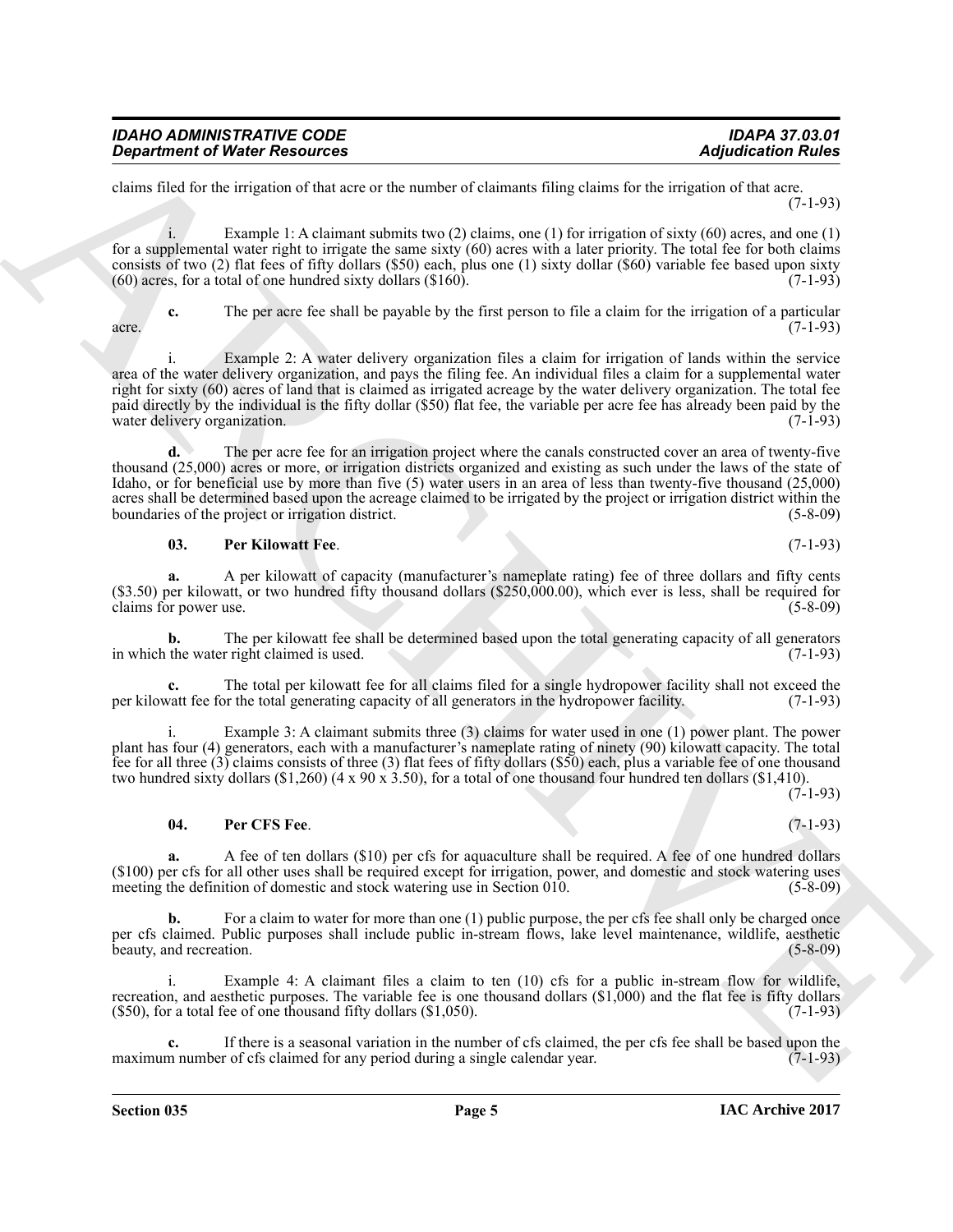**d.** The per cfs fee shall apply to claims for water quality improvement, recreation, aesthetic purposes, and any other purpose not expressly listed at Section 42-1414(1), Idaho Code, except as otherwise provided by these rules. (5-8-09) rules. (5-8-09)

#### <span id="page-5-7"></span>**05. Claims Including Storage**. (7-1-93)

**a.** The variable fee for a claim that includes storage shall be based upon the ultimate use of the water stored. If the claim states purposes other than diversion to storage, storage, and diversion from storage, the total variable fee will be determined as provided in Subsection 035.06. (5-8-09)

**b.** No variable fee shall be payable for water claimed for ground water recharge purposes. (5-8-09)

**c.** For purposes of determining the per cfs fee for amounts of water claimed in af, one (1) cfs equals one and ninety-eight one-hundreths (1.98) af per day of diversion to storage. (7-1-93)

<span id="page-5-9"></span>**d.** No variable fee shall be payable for minimum by-pass flows. (7-1-93)

**06. Multiple Purpose Claims**. If a claimant claims more than one (1) purpose of use on a single claim, ble fee will be the total of the variable fees payable for each purpose of use. (7-1-93) the variable fee will be the total of the variable fees payable for each purpose of use.

**Equivalent of Nicity Resolution** (Applies to the third plug in the state end of the particle and the particle and the particle and the particle and the state of the state of the state of the state of the state of the sta **a.** Example 5: A claimant files a claim for twenty (20) cfs of water, which is first used for power purposes in a plant with a one hundred fifty (150) kilowatt capacity, and is then used for irrigation of one thousand  $(1,000)$  acres of land. The variable fee is one thousand dollars  $(1,000)$  (per acre fee) plus five hundred twenty-five dollars (\$525) (per kilowatt fee), for a total variable fee of one thousand five hundred twenty-five dollars (\$1,525). The total fee is one thousand five hundred seventy-five dollars (\$1,575), consisting of a variable fee of one thousand five hundred twenty-five dollars (\$1,525) and a flat fee of fifty dollars (\$50). (5-8-09) five hundred twenty-five dollars  $(\$1,525)$  and a flat fee of fifty dollars  $(\$50)$ .

**b.** Example 6: A claimant files a claim for twenty (20) cfs of water, ten (10) cfs is claimed for commercial purposes, ten (10) cfs is claimed for irrigation of five hundred (500) acres. The variable fee is one thousand dollars (\$1,000) (per cfs fee) plus five hundred dollars (\$500) (per acre fee) for a total variable fee of one thousand five hundred dollars (\$1,500). The total fee is one thousand five hundred fifty dollars (\$1,550), consisting of a variable fee of one thousand five hundred dollars (\$1,500) and a flat fee of fifty dollars (\$50). (5-8-09)

<span id="page-5-8"></span>**07. Exceptions**. No variable fee shall be payable for claims or portions of claims for fire-fighting purposes if a claim is required under Subsection 025.07 or for domestic use and/or stock watering use meeting the definitions of domestic use and stock watering use in Section 010. definitions of domestic use and stock watering use in Section 010.

Example 7: A claimant files a claim for five and four one-hundreths (5.04) cfs of water, five (5) cfs of which is claimed for irrigation of two hundred fifty (250) acres, two one-hundreths (.02) cfs of which is claimed for domestic use, two one-hundreths (.02) cfs of which is claimed for stock watering. The variable fee is two hundred fifty dollars (\$250) and the flat fee is fifty dollars (\$50), for a total fee of three hundred dollars (\$300). (7-1-93)

#### <span id="page-5-0"></span>**036. -- 044. (RESERVED)**

#### <span id="page-5-4"></span><span id="page-5-1"></span>**045. AMENDMENT FEES.**

When a claimant files an amendment to a claim, the total fee shall be recalculated as if the amended claim were the original claim. If the total fee as recalculated is greater than the total fee paid at the time the claim was filed, the amendment fee shall be the difference between the two (2) amounts. No refund shall be made if the total fee as recalculated is less than the total fee paid at the time the claim was filed. (5-8-09) recalculated is less than the total fee paid at the time the claim was filed.

#### <span id="page-5-2"></span>**046. -- 049. (RESERVED)**

#### <span id="page-5-5"></span><span id="page-5-3"></span>**050. LATE FEES.**

<span id="page-5-6"></span>**Late Fee Payable**. A late fee shall be payable when a claim is filed after the date set forth in the first commencement notice mailed to the claimant or the claimant's predecessor in interest pursuant to Sections 42-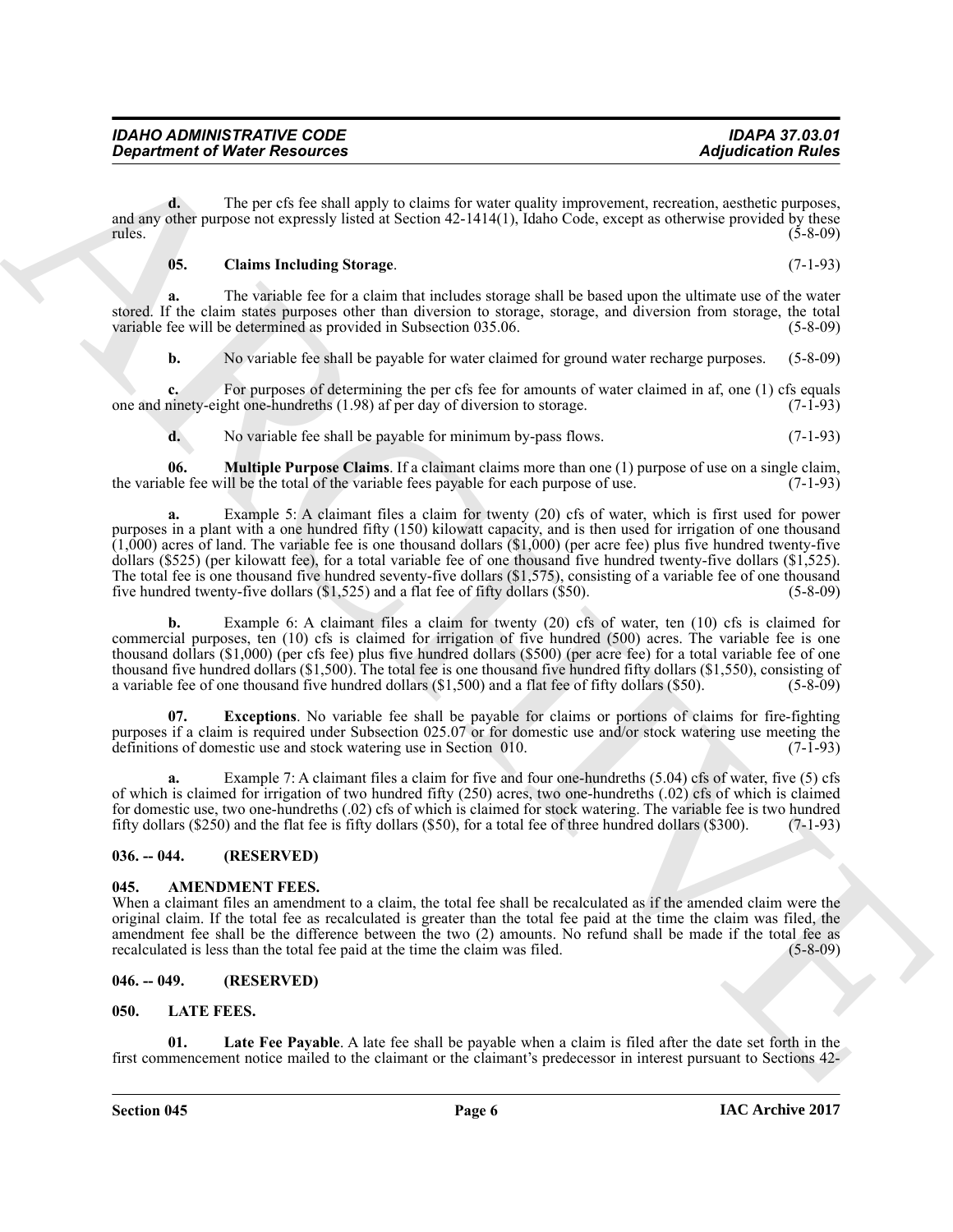| <b>IDAHO ADMINISTRATIVE CODE</b>     | <b>IDAPA 37.03.01</b>     |
|--------------------------------------|---------------------------|
| <b>Department of Water Resources</b> | <b>Adjudication Rules</b> |

1414(3), Idaho Code. (5-8-09)

<span id="page-6-5"></span><span id="page-6-4"></span>**02.** Waiver. The late fee may be waived by the director for good cause shown. (7-1-93)

#### <span id="page-6-0"></span>**051. -- 054. (RESERVED)**

#### <span id="page-6-1"></span>**055. REFUNDS.**

Fees shall not be refunded or returned except where the fee was miscalculated at the time the claim was filed or as expressly provided in these rules. (7-1-93) expressly provided in these rules.

#### <span id="page-6-2"></span>**056. -- 059. (RESERVED)**

#### <span id="page-6-6"></span><span id="page-6-3"></span>**060. SUFFICIENCY OF CLAIMS.**

<span id="page-6-7"></span>**01. Single Claim**. Except for claims based on both state law and federal law, a single claim may describe only one (1) water right. A claim that describes more than one (1) water right will be rejected and returned along with any fees paid, and must be refiled as multiple claims. (5-8-09) along with any fees paid, and must be refiled as multiple claims.

<span id="page-6-8"></span>**02. State Law Claim Form -- Minimum Requirements**. Claims filed on the state law claim form shall contain the following information:

**a.** Name, Address and Phone Number of Claimant. The name, address, and phone number of the claimant and all co-claimants claiming the water right jointly with the claimant shall be listed at item one (1) of the form. (7-1-93)

**b.** Date of Priority. The date of priority shall be listed at item two (2) of the form, and shall include month, day and year. Only one (1) priority may be stated unless the claim is based upon both state and federal law as provided in Subsection 060.01. If more than one (1) priority date is stated, the claim will be rejected and returned along with any fees paid, and must be refiled as multiple claims. (5-8-09) along with any fees paid, and must be refiled as multiple claims.

i. Within thirty (30) days, unless an extension by the director or his designee is approved, the claimant shall provide evidence of the priority date to support the water right claimed. If the claimant fails to provide evidence of priority, the form may be rejected and returned with no refund of the fees paid.

**c.** Source of Water Supply. The source of water supply shall be stated at item three (3) of the form.  $(7-1-93)$ 

i. For surface water sources, the source of water shall be identified by the official name listed on the U.S. Geological Survey Quadrangle map. If no official name has been given, the name in local common usage should be listed. If there is no official or common name, the source should be described as "unnamed stream" or "spring." The first named downstream water source to which the source is tributary shall also be listed. For ground water sources, the source shall be listed as "ground water." (7-1-93)

**Equivalent of Weise Newsletter Assumes Adjusted for Altistatic Constraints (Adjusted for Altistatic Constraints)**<br>
14 (1), 14 (1), 14 (1), 14 (1), 14 (1), 14 (1), 14 (1), 14 (1), 14 (1), 14 (1), 14 (1), 14 (1), 14 (1), 1 ii. Only one (1) source shall be listed unless the claim is for a single water delivery system that has more than one (1) source, or the claim is for a single licensed or decreed right that covers more than one (1) water delivery system. If more than one (1) source is listed and the claim is not for a single water delivery system that has more than one (1) source, and the claim is not for a single licensed or decreed water right that covers more than one (1) water delivery system, the claim will be rejected and returned along with any fees paid, and must be refiled as multiple claims.

**d.** Location of Point of Diversion. For claims other than in-stream flows, the location of the point(s) of diversion shall be listed at item four (4) part (a) of the form. For claims to in-stream flows, the beginning and ending points of the claimed in-stream flow shall be listed at item four (4) part (b) of the form. (5-8-09) points of the claimed in-stream flow shall be listed at item four  $(4)$  part  $(b)$  of the form.

i. The location of the point of diversion shall be described to nearest forty (40) acre tract (quarterquarter section) or government lot number, and shall include township number (including north or south designations), range number (including east or west designations), section number, and county. (5-8-09) designations), range number (including east or west designations), section number, and county.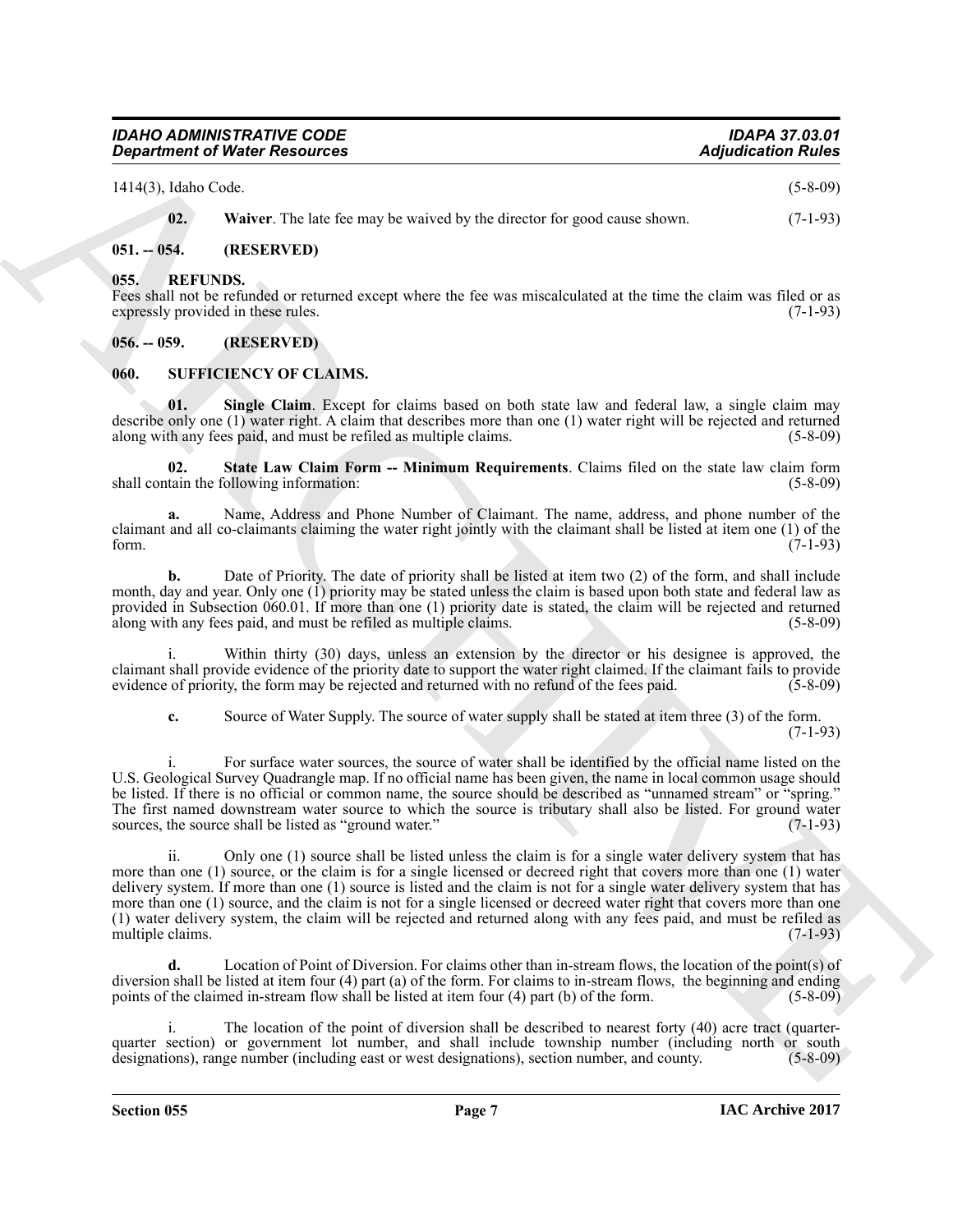| <b>IDAHO ADMINISTRATIVE CODE</b>     | <b>IDAPA 37.03.01</b>     |
|--------------------------------------|---------------------------|
| <b>Department of Water Resources</b> | <b>Adjudication Rules</b> |

ii. The claimant shall also list the Parcel Number or Parcel Identification Number (PIN) as assigned by the county assessor's office for the parcel where the water is diverted unless no Parcel Number or PIN is recorded<br>for the property at the point of diversion. (5-8-09) for the property at the point of diversion.

iii. If the point of diversion is located in a platted subdivision, a plat of which has been recorded in the county recorder's office for the county in which the subdivision is located, the claimant shall also list the subdivision name, block number and lot number in item thirteen (13) of the form (remarks section). (5-8-09)

iv. A claim to a water right that includes storage shall state the point at which water is impounded (applicable only to on-stream reservoirs) or the point at which water is diverted to storage (applicable only to offstream reservoirs), the point at which water is released from storage into a natural stream channel (applicable only where a natural stream channel is used to convey stored water), and the point at which water is rediverted (applicable<br>only where a natural channel is used to convey stored water). only where a natural channel is used to convey stored water).

Only one  $(1)$  point of diversion shall be listed unless the claim is for a single water delivery system that has more than one (1) point of diversion, or the claim is for a single licensed or decreed water right that covers more than one (1) water delivery system. If more than one (1) point of diversion is listed and the claim is not for a single water delivery system that has more than one (1) point of diversion, and the claim is not for a single licensed or decreed water right that covers more than one (1) water delivery system, the claim will be rejected and returned along with any fees paid, and must be refiled as multiple claims. with any fees paid, and must be refiled as multiple claims.

**e.** Description of Diversion Works. The diversion works shall be described at item five (5) of the form. (7-1-93)

i. The description shall include all major components of the water delivery system, such as dams, reservoirs, ditches, pipelines, pumps, wells, headgates, etc. The description shall also include those dimensions of major components which affect the diversion capacity of the water delivery system. The description shall also state whether the ditches are lined and/or covered, the depth of wells, the horsepower capacity of pumps, and whether headgates are automatic or equipped with locks and/or measuring devices. (7-1-93)

ii. The description shall include the dates and a description of any changes in use (including change in point of diversion, place of use, purpose of use, and period of use) or enlargements in use (including an increase in the amount of water diverted, the number of acres irrigated, or additional uses of water), and as to those dimensions required to be described above, the dimensions as originally constructed and as enlarged. (7-1-93) required to be described above, the dimensions as originally constructed and as enlarged.

iii. Water delivery organizations shall describe the water delivery system up to and including the point where responsibility for water distribution is assumed by entities other than the water delivery organization. (7-1-93)

**f.** Purpose of Use and Period of Use. Each purpose for which water is claimed, the period of use for each purpose for which water is claimed, and the amount of water claimed for each purpose for which water is claimed shall be listed at item six (6) of the form. Period of use shall include the month and day of the first and last day of use. For example, the period of use for domestic use is often January 1st through December 31st. (5-8-09)

i. The purpose may be described in general terms such as irrigation, industrial, municipal, mining, eneration. fish propagation, domestic, stock watering, etc. (7-1-93) power generation, fish propagation, domestic, stock watering, etc.

*Consistence of Water Resources* **Adjusted mini-**<br> **Agriculture of the signal state is a state based by the constraint of the signal state of the signal state of the signal state of the signal state of the signal state** A claim to a water right which includes storage shall be broken down into component purposes, with the ultimate use(s) of the stored water indicated. The component purposes of a storage right are diversion to storage (not applicable to on-stream reservoirs), storage, diversion from storage (not applicable where the ultimate use is an in-reservoir public purpose). Detention of water in a holding pond that can be filled in less than twenty-four (24) hours at the claimed diversion rate is not required to be claimed as storage. The amount of water claimed shall be limited to the active storage capacity of the reservoir unless a past practice of refilling the reservoir during the water year (October 1 to September 30) is shown or the claim is for a licensed or decreed right that includes refill. If a past practice of refilling the reservoir is shown or if the claim is for a licensed or decreed right that includes refill, the total amount of water claimed for the calendar year and the entire period during which diversion to storage or impoundment occurs shall be indicated. (5-8-09) impoundment occurs shall be indicated.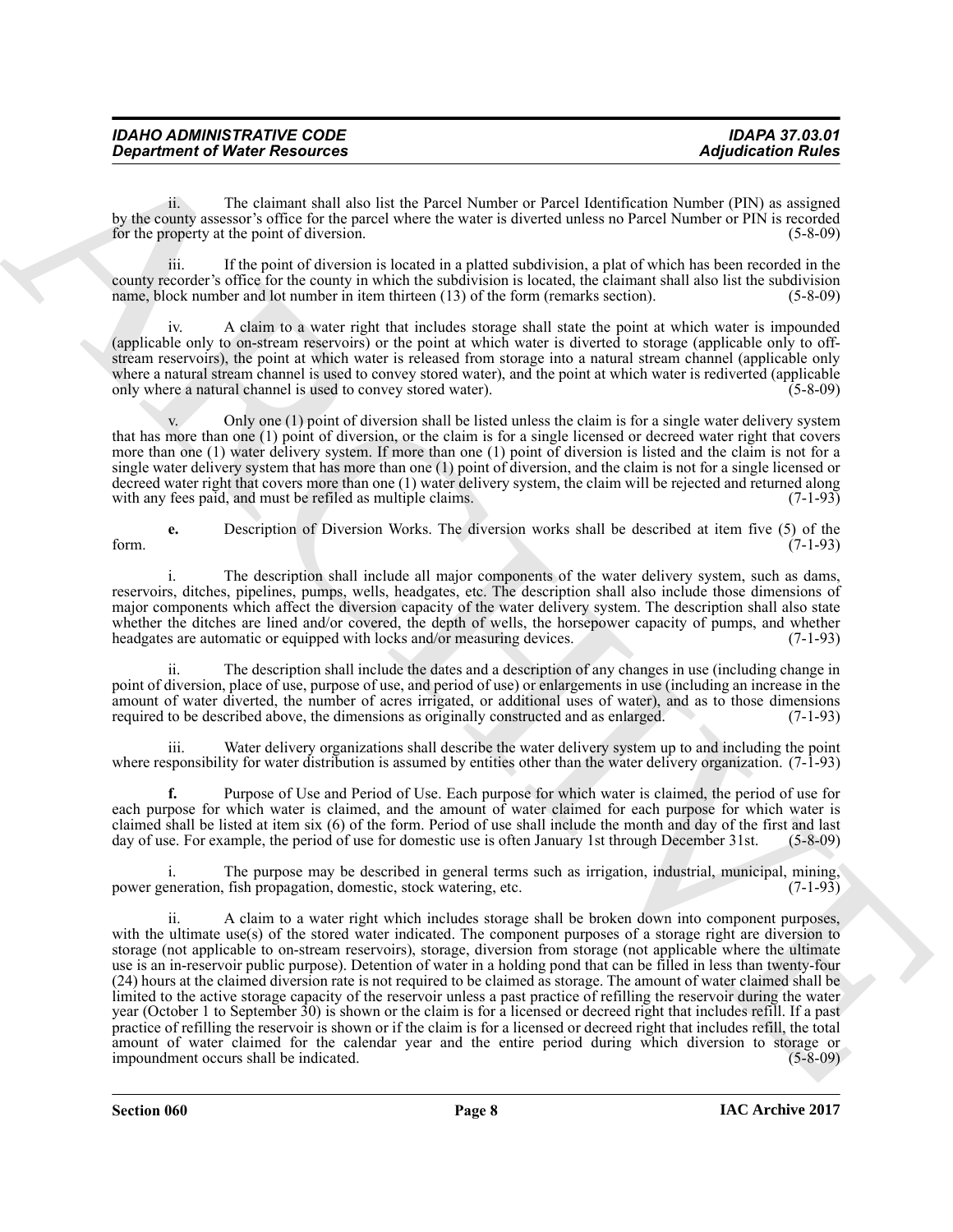| <b>IDAHO ADMINISTRATIVE CODE</b>     | <b>IDAPA 37.03.01</b>     |
|--------------------------------------|---------------------------|
| <b>Department of Water Resources</b> | <b>Adjudication Rules</b> |

iii. The amount of water claimed for each purpose for which water is claimed shall not exceed the amount of water beneficially used for the purpose claimed, and the period of use for each purpose claimed shall not exceed the period in which water is beneficially used for the purpose claimed. (7-1-93) exceed the period in which water is beneficially used for the purpose claimed.

iv. The amount of water diverted shall be listed in cfs, and the amount of water stored shall be listed in af per annum.

**g.** Amount of Water Claimed. The total amount of water claimed shall be listed at item seven (7) of the form. The total amount of water claimed shall not exceed the total of the amounts listed at item six (6) of the form, or the total diversion capacity of the diversion system, whichever is less.  $(7-1-93)$ or the total diversion capacity of the diversion system, whichever is less.

**h.** Description of Non-Irrigation Uses. Non-irrigation uses shall be fully described at item eight (8) of the form. For domestic uses, the number of households served shall be described; for stock watering uses, the type of stock and number of each type of stock shall be described. (5-8-09)

i. If the claimant's domestic use does not meet the definition of domestic use in Subsection 010.07, the form will be rejected and returned unless the appropriate variable fee is paid.

ii. The claimant shall also state whether the stock watering use is in-stream, or whether water is diverted from the source for stock watering. Both types of stock watering cannot be filed on the same claim form;<br>each type requires a separate claim. (5-8-09) each type requires a separate claim.

Domestic use for organization camps and public campgrounds shall be fully described, including but not limited to the number of camp units, water faucets, flush toilets, showers, and sewer connections. Description of domestic use for organization camps and public campgrounds shall also include the average and peak number of individuals using the facility, and the periods when peak or average rates of usage occur. (5-8-09) individuals using the facility, and the periods when peak or average rates of usage occur.

Place of Use. The place of use for each purpose for which water is claimed shall be listed at item nine (9) of the form, except that the place of use for in-stream flows for public purposes need not be listed if the place of use is fully described as the stream between the beginning and ending points listed as the points of diversion.

(5-8-09)

i. Except claims for irrigation projects and irrigation districts meeting the criteria described in Subsection 060.i.ii. below, the number of acres irrigated shall be described by entering the appropriate numbers in the appropriate boxes for each forty (40) acre tract or government lot on the form. For other uses, a symbol or letter corresponding to the purpose for which water is claimed shall be placed in the appropriate box for each forty (40) acre<br>tract or government lot on the form. (5-8-09) tract or government lot on the form.

**Exparament of Ninter Resources Adjusted minimal** the teach agence for which was the signature of the signature of the signature of the signature of the signature of the signature of the signature of the signature of th ii. Claims for an irrigation project where the canals constructed cover an area of twenty-five thousand (25,000) acres or more, or irrigation districts organized and existing as such under the laws of the state of Idaho, or for beneficial use by more than five (5) water users in an area of less than twenty-five thousand (25,000) acres shall be accompanied by a map showing the boundaries of the project or irrigation district, and shall state the total number of acres irrigated within the boundaries of the project or irrigations district. The project or district shall submit a map of the boundary of the place of use and, when available, a digital boundary defined in Section  $42-202(B)(2)$ , Idaho Code. Code. (5-8-09)

iii. The claimant shall also list the Parcel Number or Parcel Identification Number (PIN) as assigned by the county assessor's office for the parcel where the water is used unless no Parcel Number or PIN is recorded for the property at the place of use or the PIN is the same as the PIN shown in item four (4) for the point of diversion.

(5-8-09)

**j.** County of Place of Use. The county(ies) in which the place(s) of use is (are) located shall be listed en (10) of the form. (5-8-09) at item ten  $(10)$  of the form.

**k.** Authority to Assert Claim. The claimant shall indicate at item eleven (11) of the form whether the claimant is the owner of the place(s) of use. If the claimant is not the owner of the place(s) of use, the claimant shall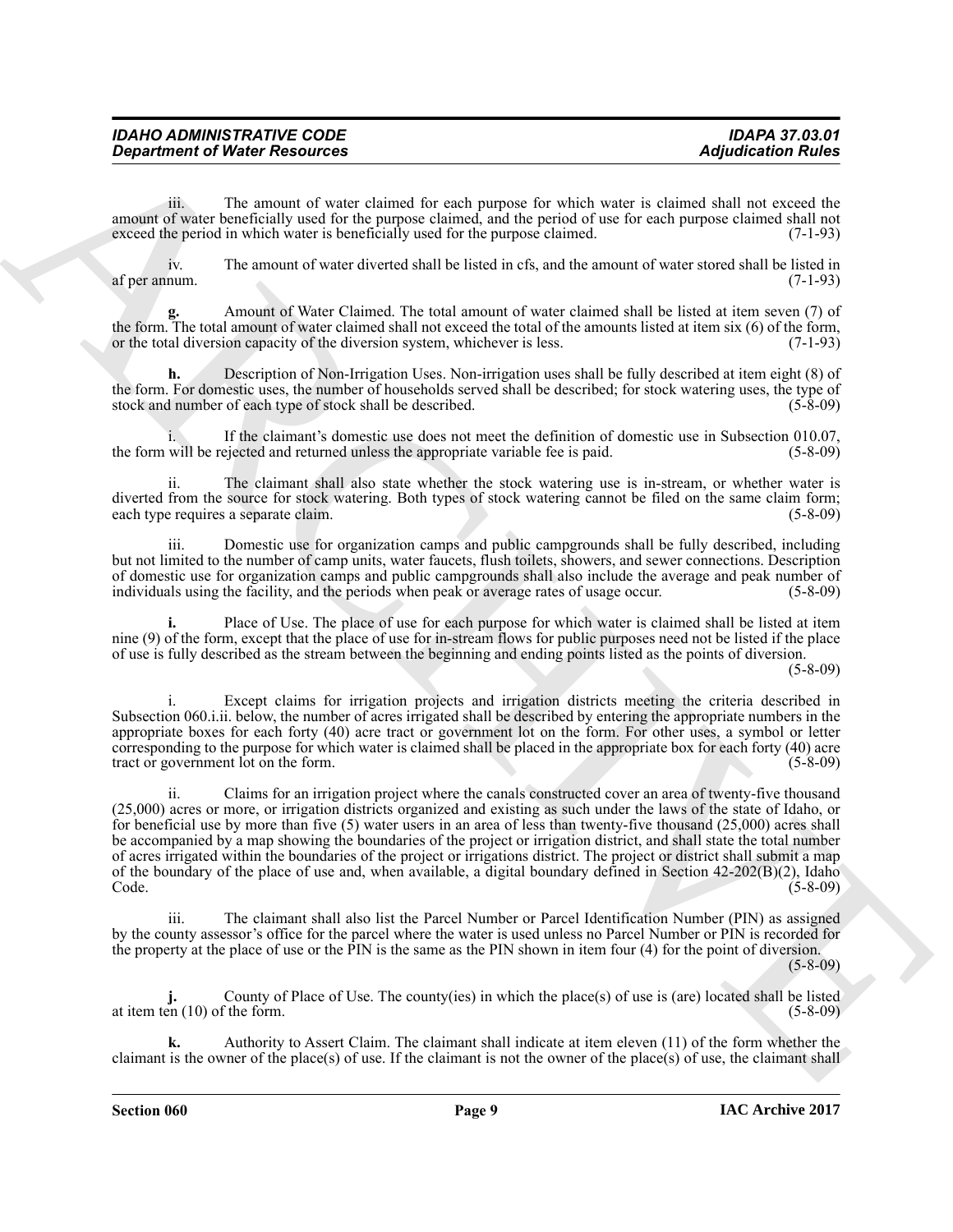| <b>IDAHO ADMINISTRATIVE CODE</b>     | <b>IDAPA 37.03.01</b>     |
|--------------------------------------|---------------------------|
| <b>Department of Water Resources</b> | <b>Adjudication Rules</b> |

describe in the remarks section of the form the claimant's authority to assert the claim. Unless the claimant is a water delivery organization, the claimant shall also state the name, address, and phone number of the owner(s) of the place of use in item thirteen (13) (remarks section) of the form. (5-8-09) of use in item thirteen  $(13)$  (remarks section) of the form.

**l.** Other Water Rights. The claimant shall describe at item twelve (12) of the form any other water rights used at the same place and for the same purpose as the right claimed. If there are no other water rights used at the same place and for the same purpose as the right claimed, the claimant shall state "NA" or "none." the same place and for the same purpose as the right claimed, the claimant shall state "NA" or "none."

**m.** Remarks. At item thirteen (13) of the form, the claimant may submit any additional, relevant information not specifically requested. If the space provided is not sufficient, remarks shall be set forth on a separate piece of paper and attached to the form. All separate attachments must be specifically referenced in the remarks section of the form. (5-8-09) section of the form.

**n.** Maps. An aerial photograph or USGS quadrangle map shall be included with the claim, unless the claim meets the definition of domestic use and stock watering use as defined in Section 010 or unless the claim is submitted electronically through the department's online claim filing website. The point(s) of diversion, place(s) of use, and the water delivery system shall be identified on the aerial photograph or USGS quadrangle map. use, and the water delivery system shall be identified on the aerial photograph or USGS quadrangle map.

Graduation of Water Research as the material detection of the state of the state of the state of Research and the state of the state of the state of the state of the state of the state of the state of the state of the sta **o.** Basis of Claim. The basis of the claim shall be indicated at item fourteen (14) of the form. If a water right number has been assigned by the department to the right claimed, the water right number shall also be indicated. If a water right number has not been assigned and the water right is based upon a decree, the claimant shall list the title and date of the decree, the case number, and the court that issued the decree. If the basis of claim is a beneficial use (also known as the constitutional method of appropriation), the claimant shall provide a short description of events or history of the development of the water right. (5-8-09)

**p.** Signature. Each claim must be signed by the claimant at item fifteen (15) of the form, unless the claim is submitted electronically through the department's online claim filing website. Each claimant, through submission of a signed claim or through submission of a claim by means of the department's online claim filing website, solemnly swears or affirms under penalty of perjury that the statements contained in the notice of claim are true and correct. (5-8-09) true and correct.

i. For claims submitted through the department's online claim filing website, the form shall be submitted by a person listed as the claimant at item one (1) of the form unless the person submitting the form has authority to submit the form for the claimant or claimants. Claims by corporations, municipalities or other organizations shall be submitted by an officer of the corporation or an elected official of the municipality or an individual authorized by the organization to submit the form. (5-8-09)

ii. For claims that are not submitted by means of the internet, the form must be signed by each of the persons listed as claimants at item one (1) of the form unless the signatory has authority to sign for the claimant or claimants. Claims by corporations, municipalities or other organizations shall be signed by an officer of the corporation or an elected official of the municipality or an individual authorized by the organization to sign the form. The signatory's title shall be indicated with the signature. (5-8-09)

Notice of Appearance. If notices to be sent by the director to the claimant are to be sent to the claimant's attorney, the claimant's attorney shall list the attorney's name and address and sign and date the form at item sixteen (16) of the form. (5-8-09) item sixteen  $(16)$  of the form.

#### <span id="page-9-1"></span>**03. State Law Claim Form -- Insufficient Claims, Waivers**. (5-8-09)

**a.** Claims filed on the state law claim form that do not contain the information required by Subsection hall be rejected and returned along with any fees paid, unless otherwise provided by these rules. (5-8-09) 060.02 shall be rejected and returned along with any fees paid, unless otherwise provided by these rules.

**b.** The director may waive the minimum information requirements of Subsection 060.02 and accept of for good cause shown. (5-8-09) the claim for good cause shown.

<span id="page-9-0"></span>**04. Further Information**. This Rule 060 sets forth minimum requirements for the filing of claims. The director may request further information in support of the assertions contained in a claim as part of the investigation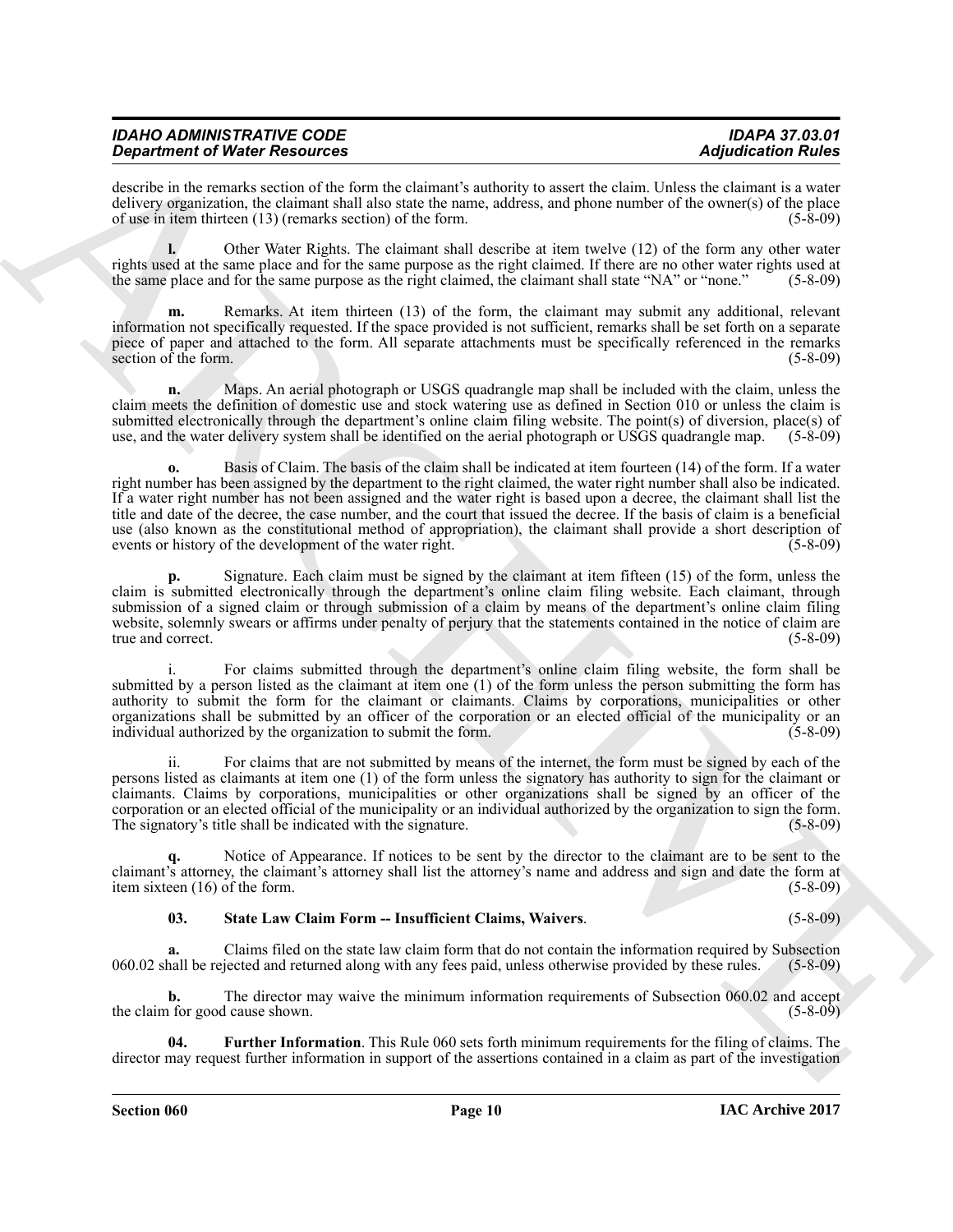| <b>IDAHO ADMINISTRATIVE CODE</b>     | <b>IDAPA 37.03.01</b>     |
|--------------------------------------|---------------------------|
| <b>Department of Water Resources</b> | <b>Adjudication Rules</b> |

of the water system and the claims pursuant to Section 42-1410, Idaho Code. (7-1-93)

#### <span id="page-10-0"></span>**061. -- 064. (RESERVED)**

#### <span id="page-10-3"></span><span id="page-10-1"></span>**065. REJECTED AND RETURNED CLAIMS.**

<span id="page-10-5"></span><span id="page-10-4"></span>**01. Rejected Claims**. Rejected claims shall be returned to the claimant by ordinary mail at the most recent address shown by department records. The rejected claim shall be accompanied by a notice of rejection that states generally the reason(s) for rejection. (7-1-93) states generally the reason(s) for rejection.

*Department of Water Residues*<br>
while the state of the state and the state of the state of the state of the state of the state of the state of the state of the state of the state of the state of the state of the state of **02. Refiled Claims**. Claims that have been rejected and returned to the claimant may be refiled with the appropriate fees and appropriate information at any time prior to the deadline for filing the original claim. Claims refiled after the deadline for filing the original claim will be subject to the late fee, unless the claim is refiled within thirty (30) days from the date of mailing the rejected claim by the department. (7-1-93) thirty  $(30)$  days from the date of mailing the rejected claim by the department.

<span id="page-10-2"></span>**066. -- 999. (RESERVED)**